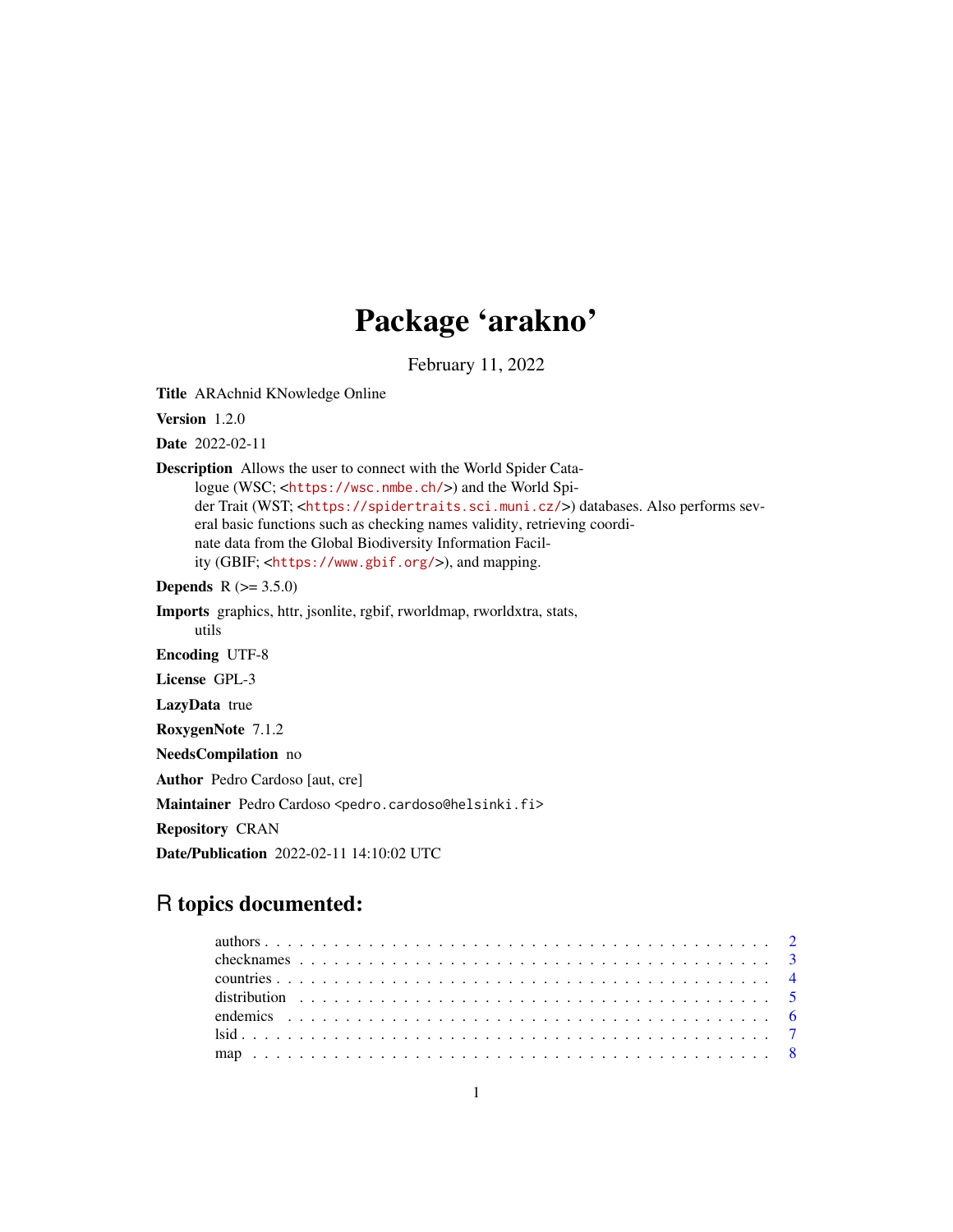#### <span id="page-1-0"></span>2 authors and the contract of the contract of the contract of the contract of the contract of the contract of the contract of the contract of the contract of the contract of the contract of the contract of the contract of

| Indev |  |  |  |  |  |  |  |  |  |  |  |  |  |  |  |  |  |  |  |  |  |  |
|-------|--|--|--|--|--|--|--|--|--|--|--|--|--|--|--|--|--|--|--|--|--|--|
|       |  |  |  |  |  |  |  |  |  |  |  |  |  |  |  |  |  |  |  |  |  |  |
|       |  |  |  |  |  |  |  |  |  |  |  |  |  |  |  |  |  |  |  |  |  |  |
|       |  |  |  |  |  |  |  |  |  |  |  |  |  |  |  |  |  |  |  |  |  |  |
|       |  |  |  |  |  |  |  |  |  |  |  |  |  |  |  |  |  |  |  |  |  |  |
|       |  |  |  |  |  |  |  |  |  |  |  |  |  |  |  |  |  |  |  |  |  |  |
|       |  |  |  |  |  |  |  |  |  |  |  |  |  |  |  |  |  |  |  |  |  |  |

authors *Get species authors from WSC.*

#### Description

Get species authority from the World Spider Catalogue.

### Usage

authors(tax, order = FALSE)

#### Arguments

| tax   | A taxon name or vector with taxa names.      |
|-------|----------------------------------------------|
| order | Order taxa alphabetically or keep as in tax. |

#### Details

This function will get species authorities from the World Spider Catalogue (2022). Higher taxa will be converted to species names.

# Value

A data.frame with species and authority names.

# References

World Spider Catalog (2022). World Spider Catalog. Version 23.0. Natural History Museum Bern, online at http://wsc.nmbe.ch. doi: 10.24436/2.

# Examples

```
## Not run:
authors("Amphiledorus")
authors(tax = c("Iberesia machadoi", "Nemesia bacelarae", "Amphiledorus ungoliantae"), order = TRUE)
```
## End(Not run)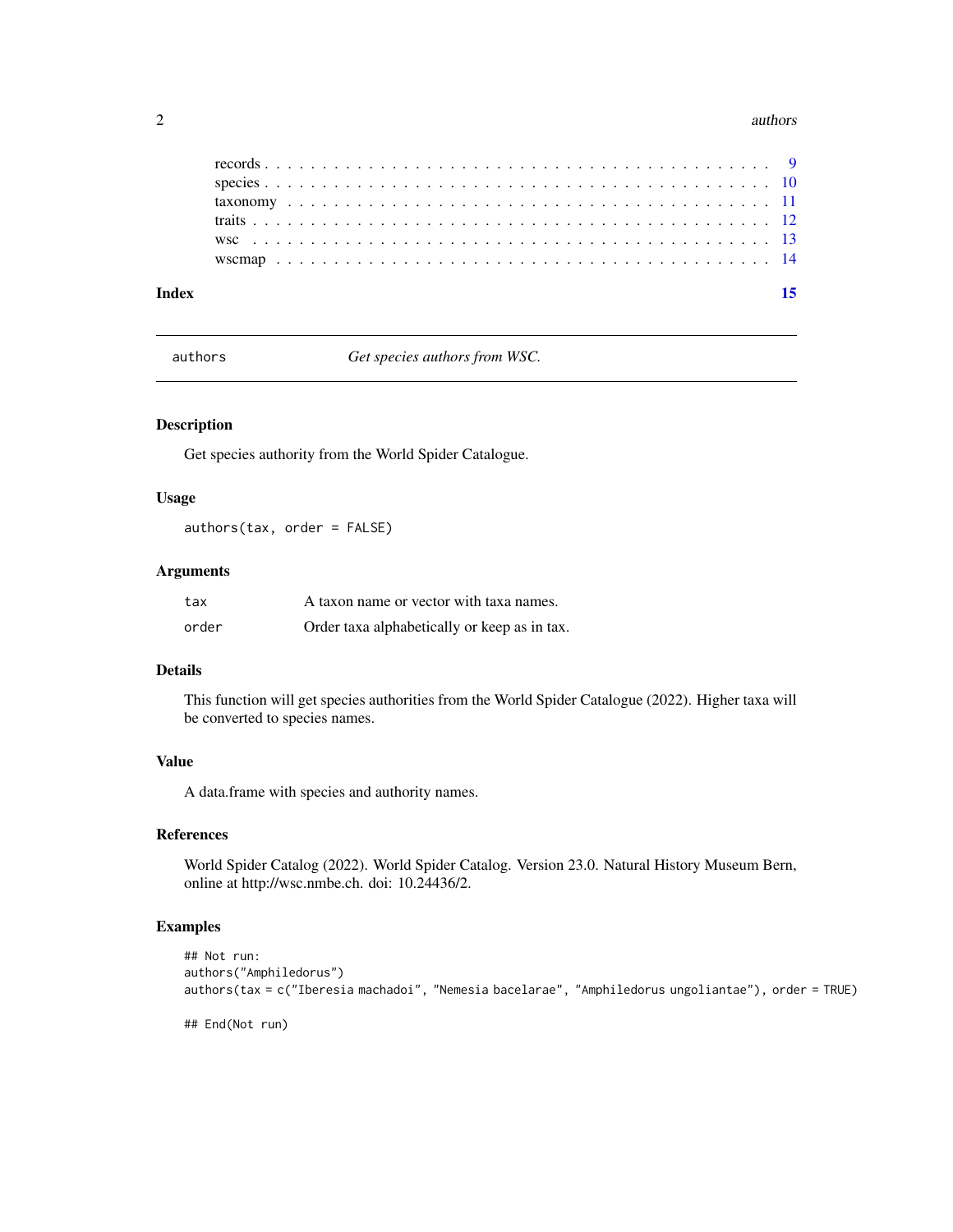<span id="page-2-0"></span>

Check taxa names against the World Spider Catalogue.

#### Usage

checknames(tax, full = FALSE, order = FALSE)

# Arguments

| tax   | A taxon name or vector with taxa names.      |
|-------|----------------------------------------------|
| full  | returns the full list of names.              |
| order | Order taxa alphabetically or keep as in tax. |

#### Details

This function will check if all species, genera and family names in tax are updated according to the World Spider Catalogue (2022). If not, it returns a matrix with nomenclature changes, valid synonyms or possible misspellings using fuzzy matching (Levenshtein edit distance).

# Value

If any mismatches, a matrix with taxa not found in WSC or, if full  $= TRUE$ , the full list of names.

#### References

World Spider Catalog (2022). World Spider Catalog. Version 23.0. Natural History Museum Bern, online at http://wsc.nmbe.ch. doi: 10.24436/2.

```
## Not run:
tax = c("Nemesis", "Nemesia brauni", "Iberesia machadoi", "Nemesia bacelari")
checknames(tax)
checknames(tax, full = TRUE, order = TRUE)
## End(Not run)
```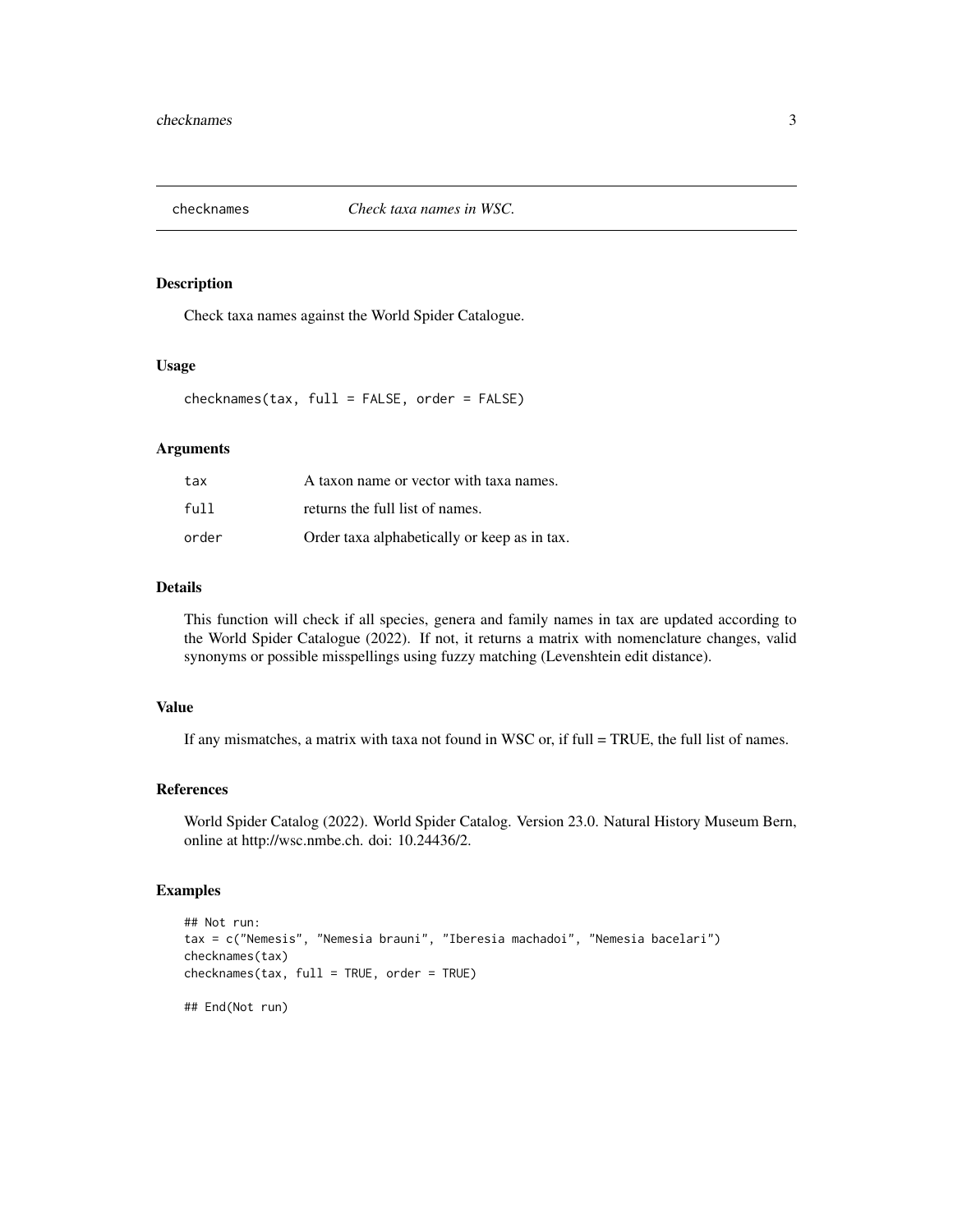<span id="page-3-0"></span>

Get countries of taxa from the World Spider Catalogue textual descriptions.

#### Usage

countries(tax)

# Arguments

tax A taxon name or vector with taxa names.

#### Details

Countries based on the interpretation of the textual descriptions available at the World Spider Catalogue (2022). These might be only approximations to country level and should be taken with caution.

#### Value

A vector with country ISO codes. Family and genera names will be converted to species.

#### References

World Spider Catalog (2022). World Spider Catalog. Version 23.0. Natural History Museum Bern, online at http://wsc.nmbe.ch. doi: 10.24436/2.

## Examples

```
## Not run:
countries("Iberesia machadoi")
countries(c("Iberesia machadoi", "Nemesia"))
```
## End(Not run)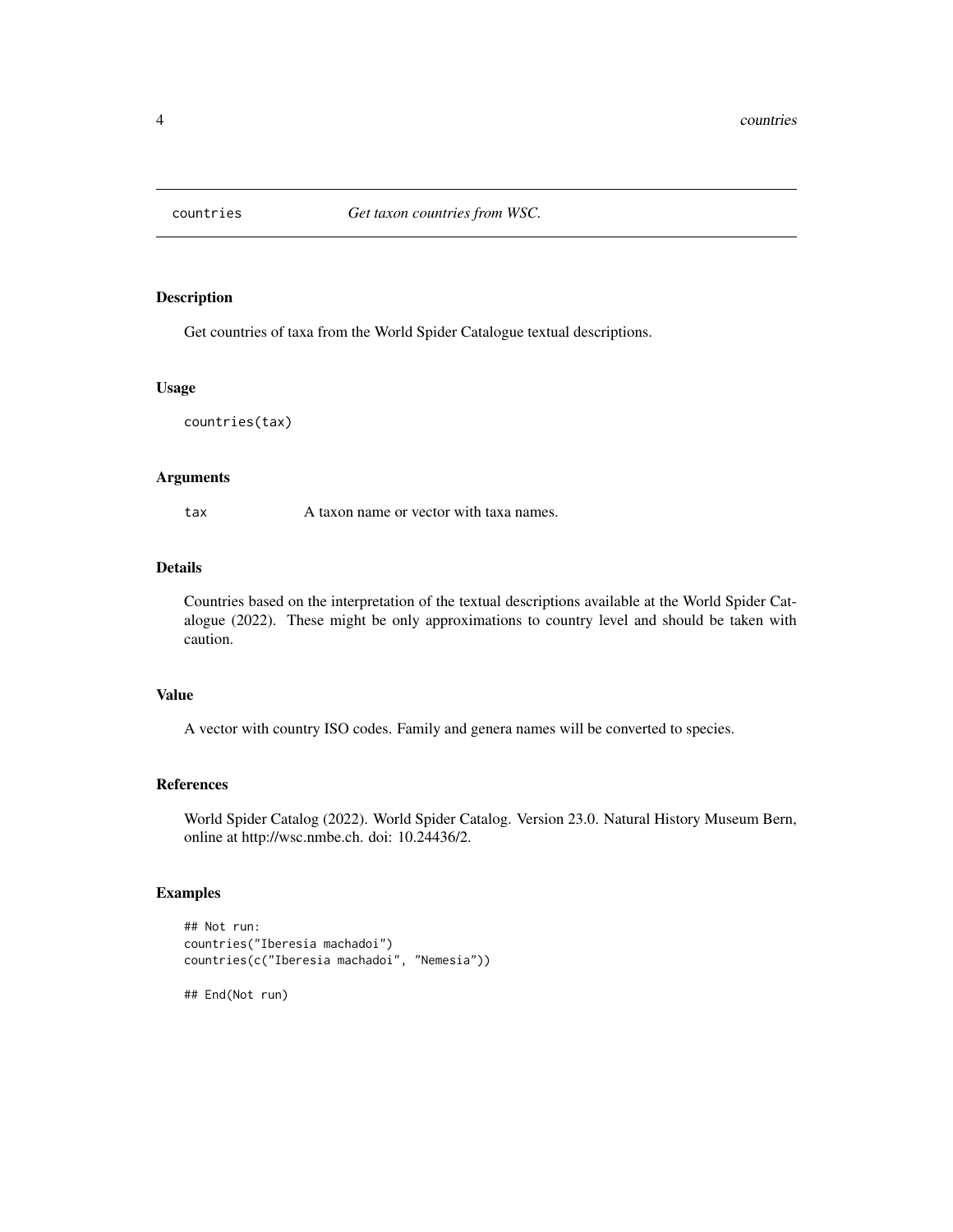<span id="page-4-0"></span>

Get species distribution from the World Spider Catalogue.

#### Usage

distribution(tax, order = FALSE)

# Arguments

| tax   | A taxon name or vector with taxa names.      |
|-------|----------------------------------------------|
| order | Order taxa alphabetically or keep as in tax. |

# Details

This function will get species distributions from the World Spider Catalogue (2022).

#### Value

A data.frame with species and distribution. Family and genera names will be converted to species.

# References

World Spider Catalog (2022). World Spider Catalog. Version 23.0. Natural History Museum Bern, online at http://wsc.nmbe.ch. doi: 10.24436/2.

```
## Not run:
distribution("Nemesia")
distribution(tax = c("Iberesia machadoi", "Amphiledorus ungoliantae"), order = TRUE)
## End(Not run)
```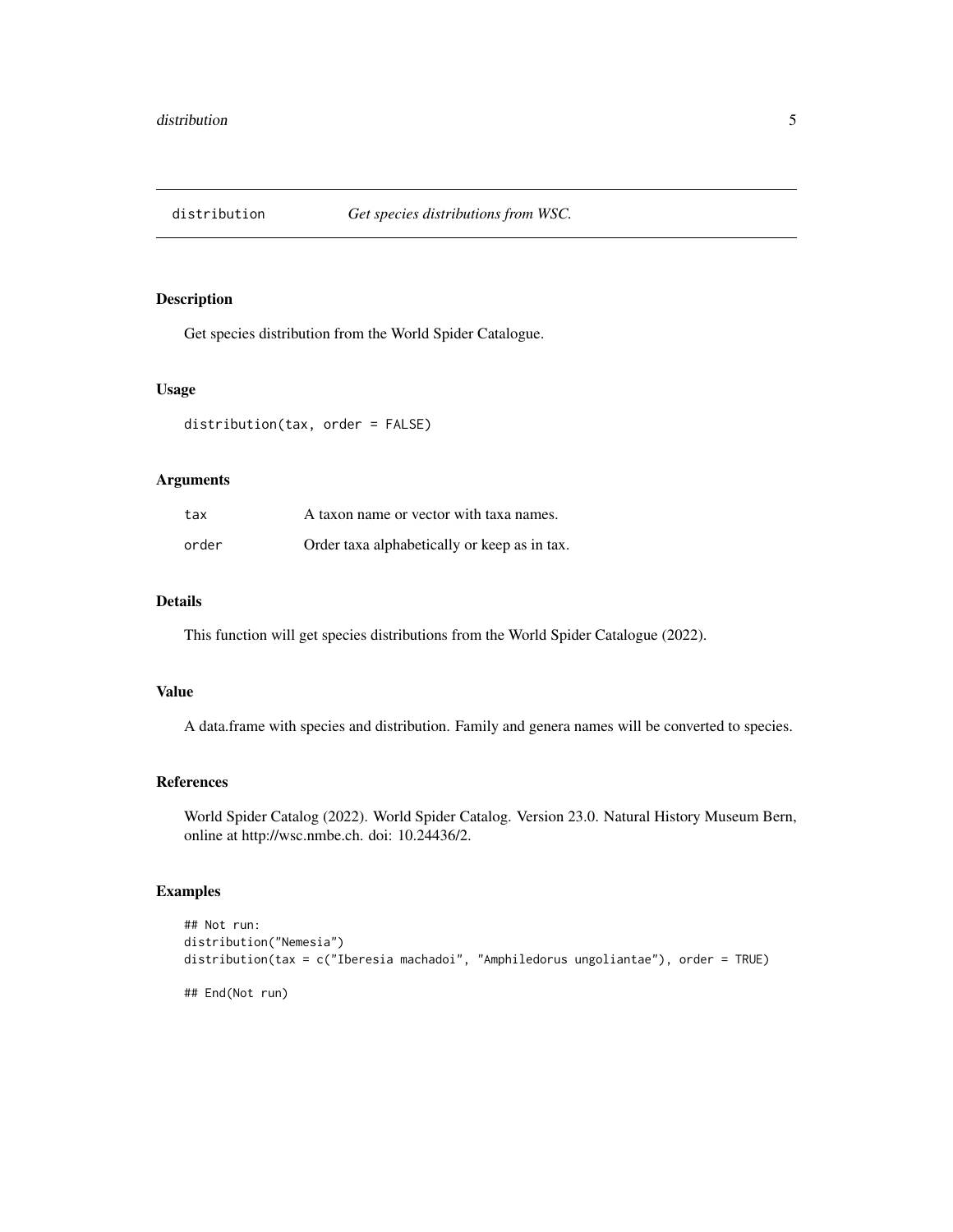<span id="page-5-0"></span>

Get endemic species in any country or region from the World Spider Catalogue textual descriptions.

#### Usage

endemics(country)

# Arguments

country The country/region name or ISO3 code.

# Details

Species list based on the interpretation of the textual descriptions available at the World Spider Catalogue (2022). These might be only approximations to country level and should be taken with caution.

# Value

A vector with species names.

#### References

World Spider Catalog (2022). World Spider Catalog. Version 23.0. Natural History Museum Bern, online at http://wsc.nmbe.ch. doi: 10.24436/2.

#### Examples

```
## Not run:
endemics("Portugal")
endemics("Azores")
endemics("FIN")
```
## End(Not run)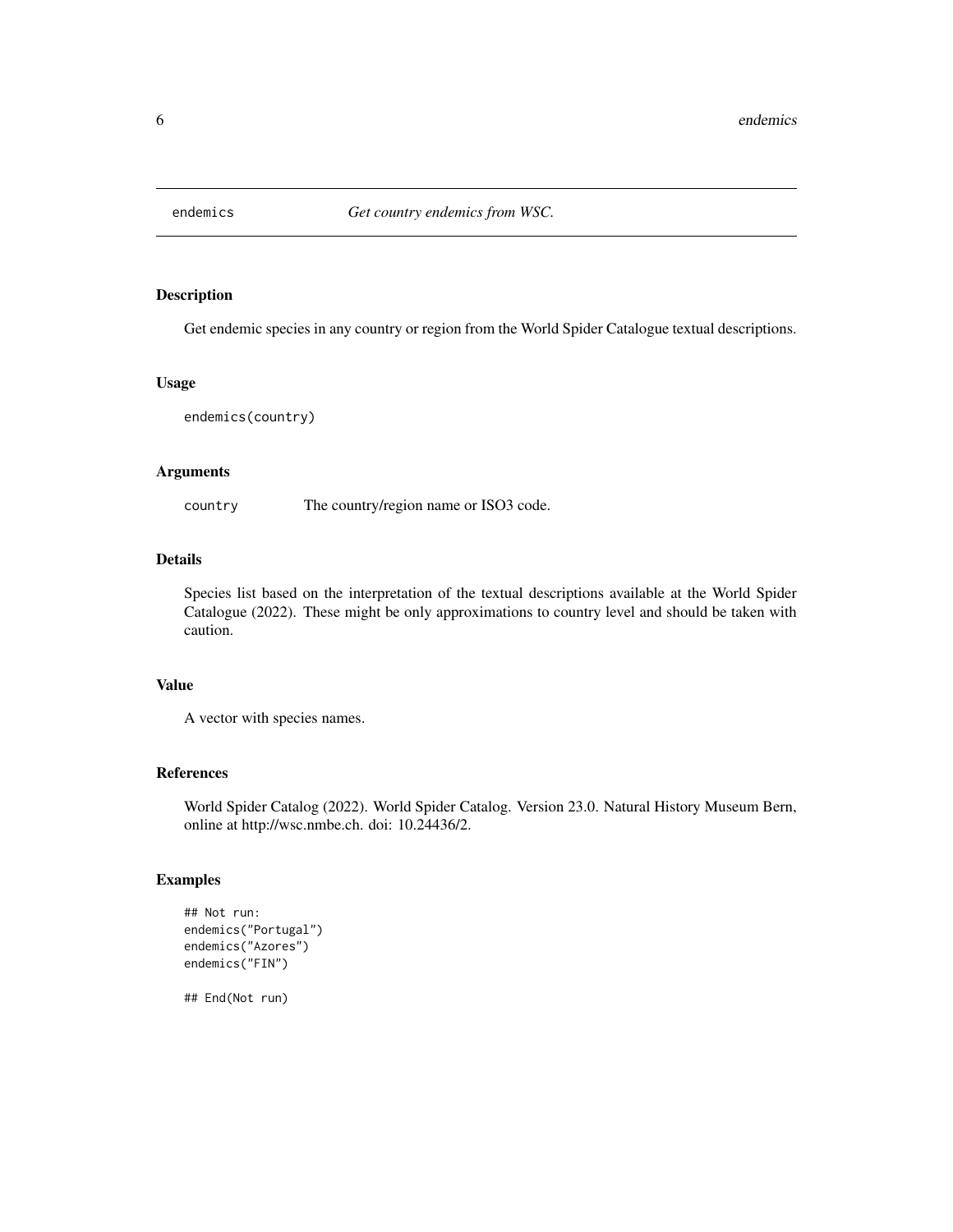<span id="page-6-0"></span>

Get species LSID from the World Spider Catalogue.

#### Usage

lsid(tax, order = FALSE)

# Arguments

| tax   | A taxon name or vector with taxa names.            |
|-------|----------------------------------------------------|
| order | Order taxa names alphabetically or keep as in tax. |

# Details

This function will get species LSID from the World Spider Catalogue (2022). Family and genera names will be converted to species.

### Value

A data.frame with species and LSID.

# References

World Spider Catalog (2022). World Spider Catalog. Version 23.0. Natural History Museum Bern, online at http://wsc.nmbe.ch. doi: 10.24436/2.

```
## Not run:
lsid("Anapistula")
lsid(tax = c("Iberesia machadoi", "Nemesia bacelarae", "Amphiledorus ungoliantae"), order = TRUE)
## End(Not run)
```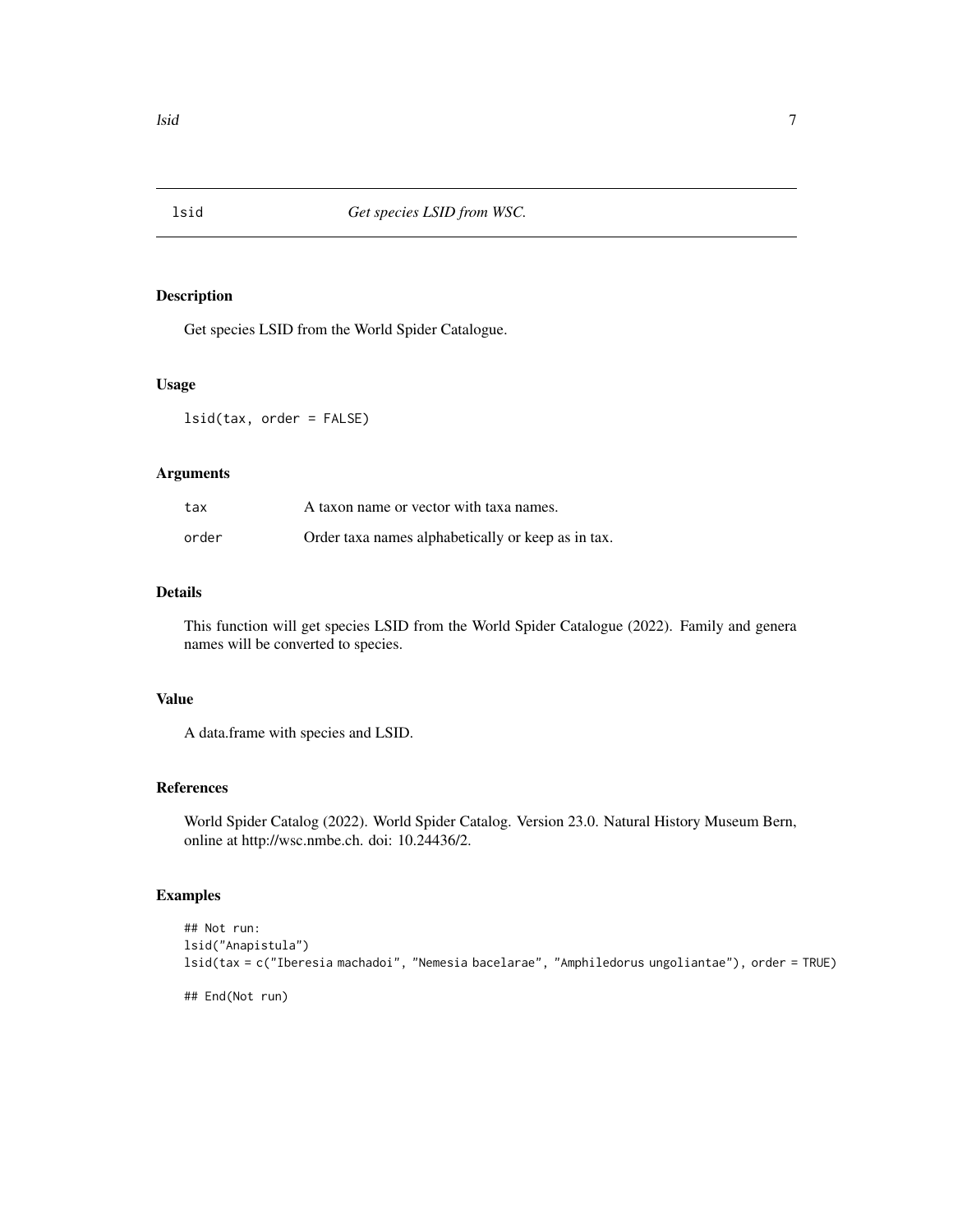<span id="page-7-0"></span>map *Map species ranges.*

#### Description

Maps species range according to the World Spider Catalogue and records according to GBIF and the World Spider Trait database.

#### Usage

```
map(
  tax,
  countries = TRUE,
  records = TRUE,
  hires = FALSE,
  zoom = FALSE,
  order = FALSE,
  verbose = TRUE
```

```
)
```
# Arguments

| tax       | A taxon name or vector with taxa names.                                |
|-----------|------------------------------------------------------------------------|
| countries | Maps countries according to WSC.                                       |
| records   | Maps records according to GBIF and WST.                                |
| hires     | Provides high resolution maps. Beware it might take longer to render.  |
| zoom      | If records is TRUE, the map will be zoomed to the region with records. |
| order     | Order taxa names alphabetically or keep as in tax.                     |
| verbose   | Display information as data are retrieved.                             |

# Details

Countries based on the interpretation of the textual descriptions available at the World Spider Catalogue (2022). These might be only approximations to country level and should be taken with caution.

## Value

A world map with countries and records highlighted.

#### References

Pekar, S., Cernecka, L., Wolff, J., Mammola, S., Cardoso, P., Lowe, E., Fukushima, C.S., Birkhofer, K. & Herberstein, M.E. (2021). The world spider trait database. Masaryk University, Brno, URL: https://spidertraits.sci.muni.cz

World Spider Catalog (2022). World Spider Catalog. Version 23.0. Natural History Museum Bern, online at http://wsc.nmbe.ch. doi: 10.24436/2.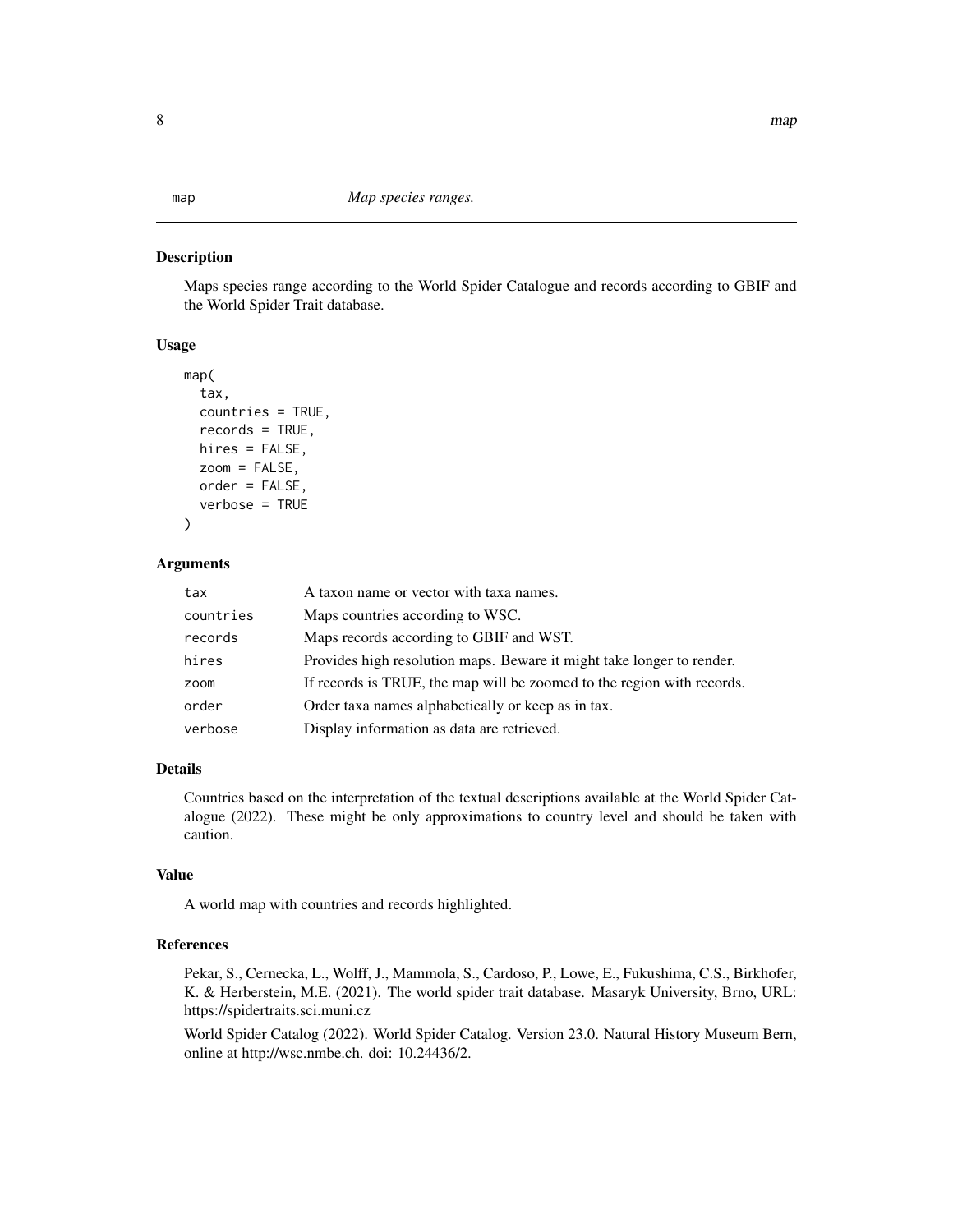#### <span id="page-8-0"></span>records and the set of the set of the set of the set of the set of the set of the set of the set of the set of the set of the set of the set of the set of the set of the set of the set of the set of the set of the set of t

#### Examples

```
## Not run:
map(c("Pardosa hyperborea"))
map("Amphiledorus", zoom = TRUE, hires = TRUE)
map(c("Pardosa hyperborea", "Iberesia machadoi"), countries = FALSE, hires = TRUE, zoom = TRUE)
## End(Not run)
```
records *Get coordinate data from GBIF and WST.*

## Description

Downloads coordinate data from records in GBIF and the World Spider Trait database.

#### Usage

records(tax, order = FALSE, verbose = TRUE)

#### Arguments

| tax     | A taxon name or vector with taxa names.            |
|---------|----------------------------------------------------|
| order   | Order taxa names alphabetically or keep as in tax. |
| verbose | Display information as data are retrieved.         |

### Details

Outputs non-duplicate records with geographical (long, lat) coordinates. As always when using data from multiple sources the user should be careful and check if records "make sense" before using them.

# Value

A data.frame with species name, longitude, latitude, source database and reference.

#### References

Pekar, S., Cernecka, L., Wolff, J., Mammola, S., Cardoso, P., Lowe, E., Fukushima, C.S., Birkhofer, K. & Herberstein, M.E. (2021). The world spider trait database. Masaryk University, Brno, URL: https://spidertraits.sci.muni.cz

```
## Not run:
records("Pardosa hyperborea")
records(tax = c("Pardosa hyperborea", "Anapistula"), order = TRUE)
## End(Not run)
```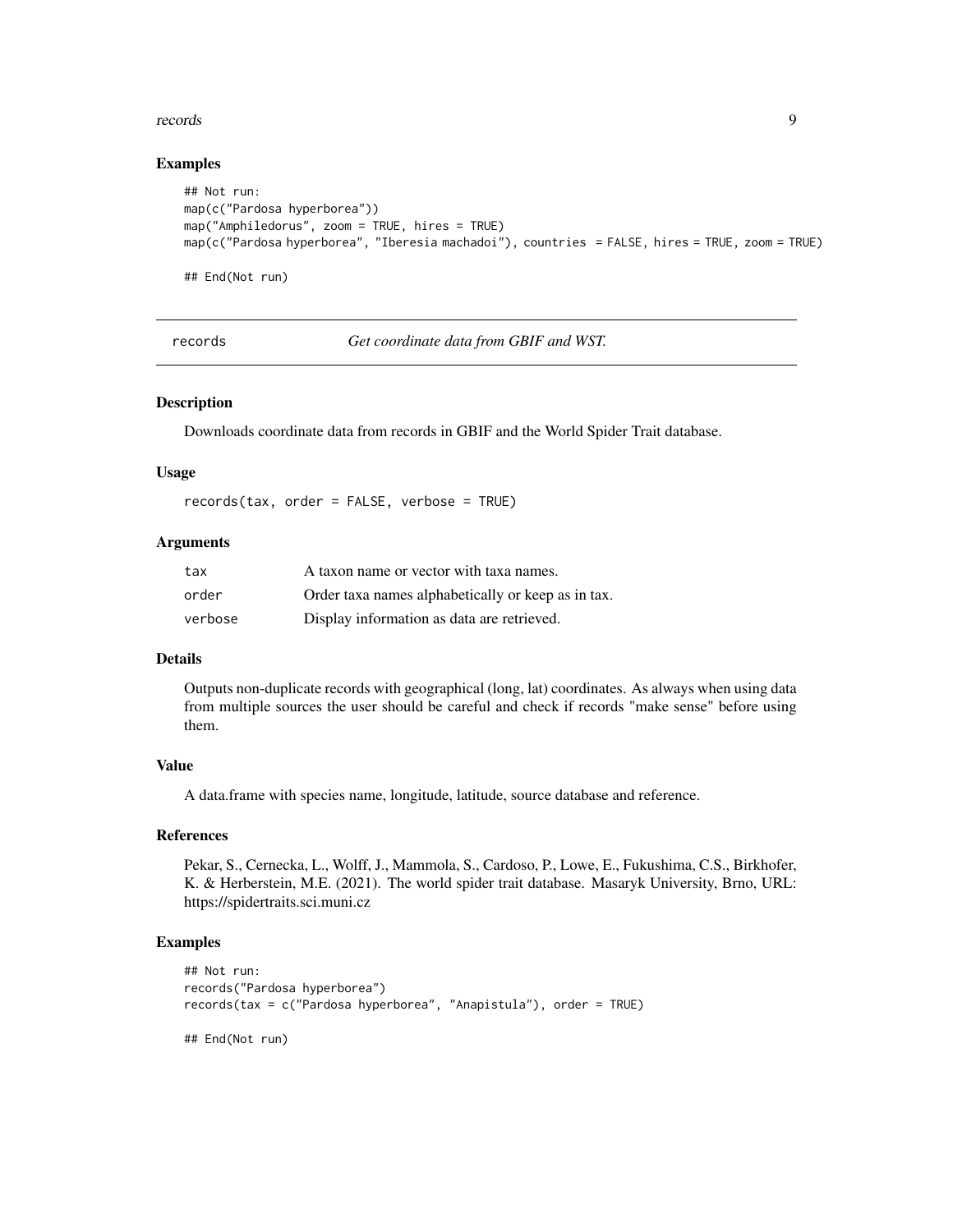<span id="page-9-0"></span>

Get species within given families or genera from the World Spider Catalogue.

#### Usage

species(tax, order = FALSE)

# Arguments

| tax   | A taxon name or vector with taxa names. |
|-------|-----------------------------------------|
| order | Order species names alphabetically.     |

# Details

This function will get all species currently listed for given families or genera from the World Spider Catalogue (2022).

### Value

A vector with species names.

# References

World Spider Catalog (2022). World Spider Catalog. Version 23.0. Natural History Museum Bern, online at http://wsc.nmbe.ch. doi: 10.24436/2.

```
## Not run:
species("Amphiledorus")
species(tax = c("Amphiledorus", "Nemesiidae"), order = TRUE)
## End(Not run)
```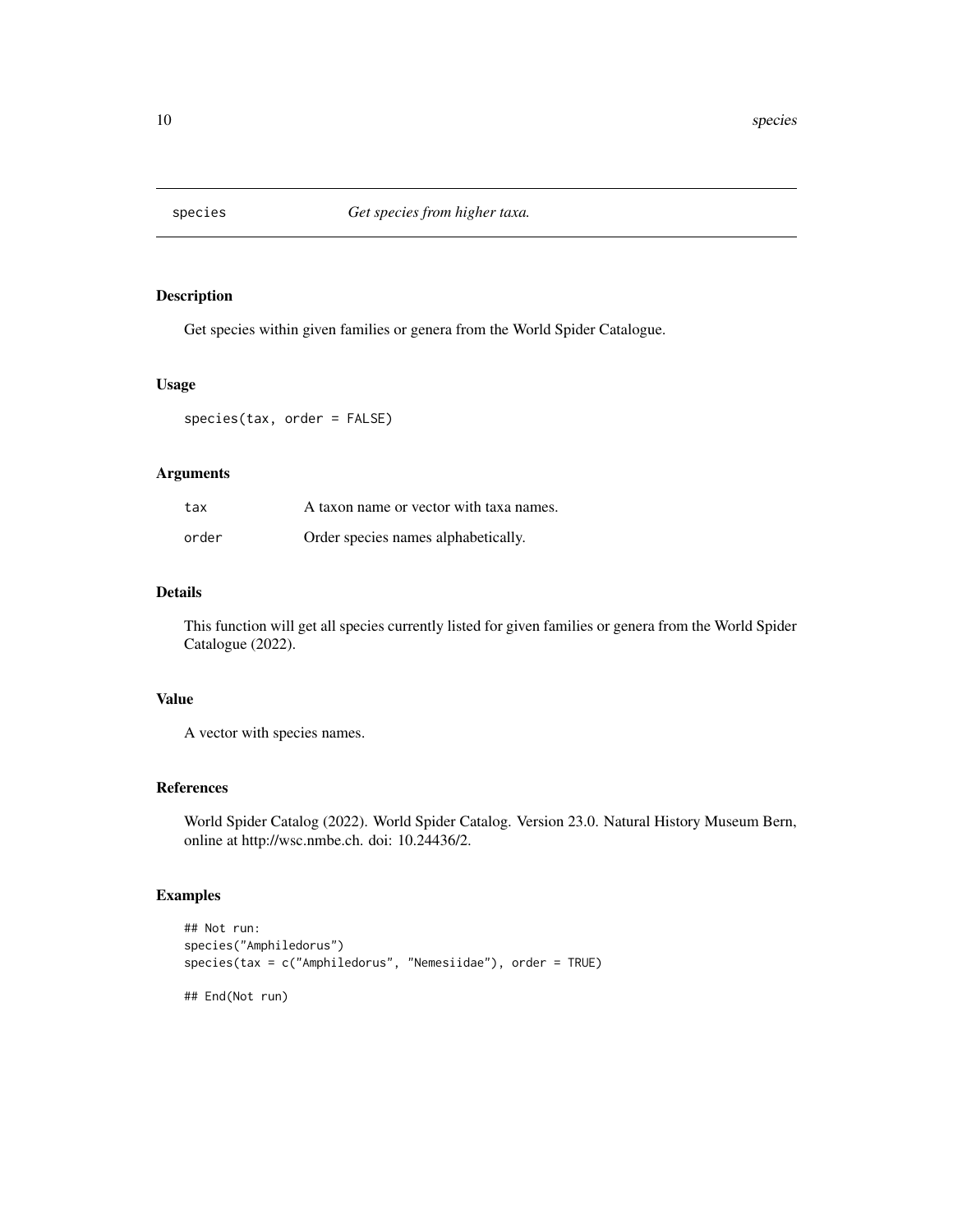<span id="page-10-0"></span>

Get species sub/infraorder, family and genus from the World Spider Catalogue.

# Usage

taxonomy(tax, check = FALSE, aut = FALSE, id = FALSE, order = FALSE)

# Arguments

| tax   | A taxon name or vector with taxa names.                                      |
|-------|------------------------------------------------------------------------------|
| check | species names should be replaced by possible matches in the WSC if outdated. |
| aut   | add species authorities.                                                     |
| id    | the Isid should be returned.                                                 |
| order | Order taxa names alphabetically or keep as in tax.                           |

# Details

This function will get species sub/infraorder, family and genus from the World Spider Catalogue (2022). Optionally, it will correct the species names (using function checknames) and provide the lsid and authors from the WSC (using functions lsid and authors).

# Value

A data.frame with species and taxonomy.

#### References

World Spider Catalog (2022). World Spider Catalog. Version 23.0. Natural History Museum Bern, online at http://wsc.nmbe.ch. doi: 10.24436/2.

```
## Not run:
taxonomy("Symphytognathidae", order = TRUE, aut = TRUE)
taxonomy(c("Nemesia machadoi", "Nemesia bacelari"), check = TRUE, aut = TRUE, id = TRUE)
## End(Not run)
```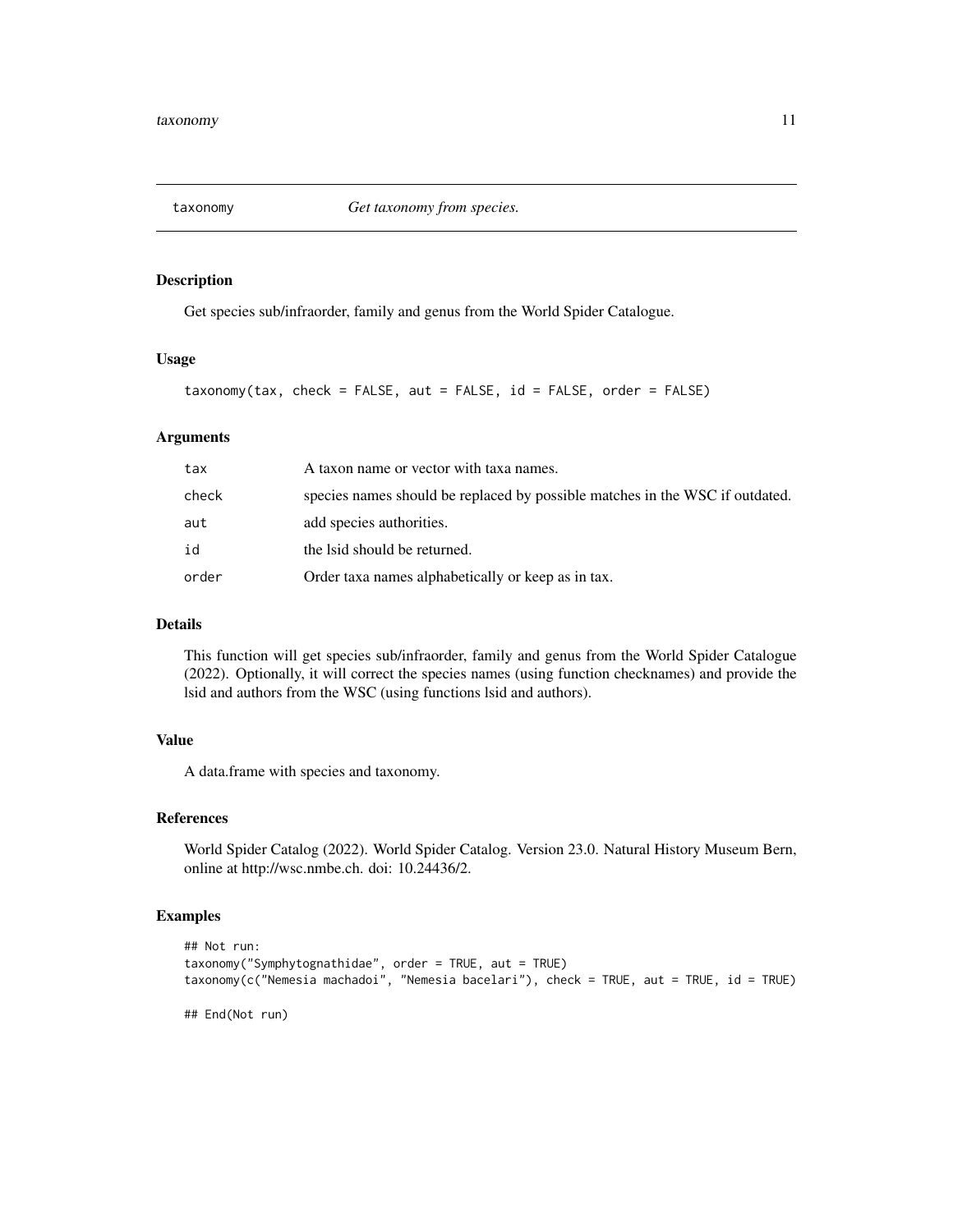<span id="page-11-0"></span>Downloads the most recent data from the World Spider Trait database.

### Usage

```
traits(
  tax,
  trait = NULL,sex = NULL,life = NULL,
  country = NULL,
 habitat = NULL,user = ",
  key = "",
  order = FALSE,
  verbose = TRUE
)
```
#### Arguments

| tax     | A taxon name or vector with taxa names.                                                                                    |
|---------|----------------------------------------------------------------------------------------------------------------------------|
| trait   | A vector with required trait(s) as abbreviations. Valid values can be found at:<br>https://spidertraits.sci.muni.cz/traits |
| sex     | A vector with required $sex(es)$ .                                                                                         |
| life    | A vector with required life stage(s).                                                                                      |
| country | A vector with required country(ies) ISO3 code(s).                                                                          |
| habitat | A vector with required habitat(s).                                                                                         |
| user    | To obtain restricted data get a user name from https://spidertraits.sci.muni.cz/api.                                       |
| key     | To obtain restricted data get an api key from https://spidertraits.sci.muni.cz/api.                                        |
| order   | Order taxa names alphabetically or keep as in tax.                                                                         |
| verbose | Display information as data are retrieved.                                                                                 |

### Details

The World Spider Trait database (Pekar et al. 2021) has been designed to contain trait data in a broad sense, from morphological traits to ecological characteristics, ecophysiology, behavioural habits, and more (Lowe et al. 2020). This function will download everything available for the taxa given, possibly filtered to the traits given in parameter trait. Some data might be restricted access, in which case a user name and api key are needed (https://spidertraits.sci.muni.cz/api), otherwise the value will show as NA.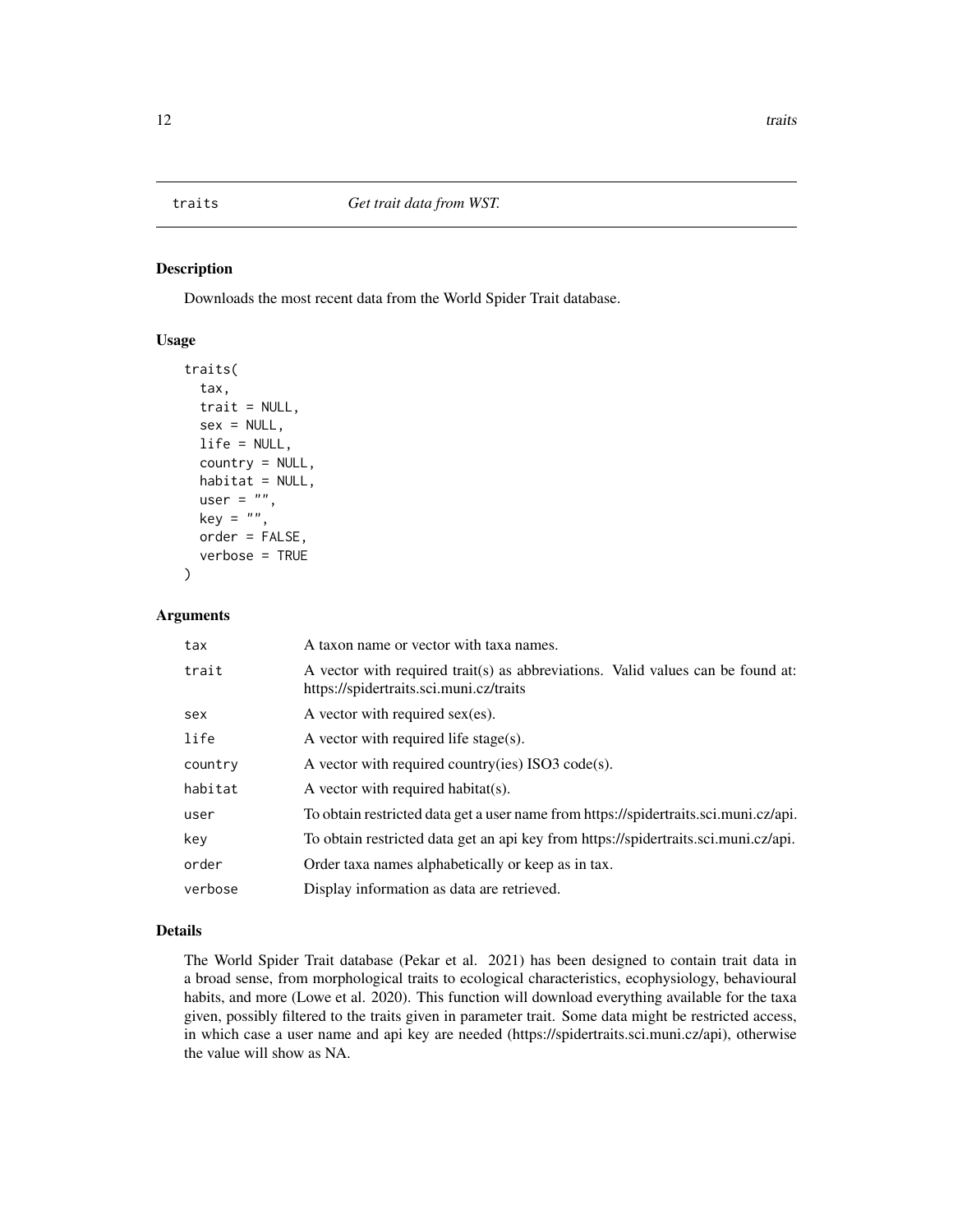<span id="page-12-0"></span> $wsc$  13

### Value

A matrix with trait data.

#### References

Lowe, E., Wolff, J.O., Aceves-Aparicio, A., Birkhofer, K., Branco, V.V., Cardoso, P., Chichorro, F., Fukushima, C.S., Goncalves-Souza, T., Haddad, C.R., Isaia, M., Krehenwinkel, H., Audisio, T.L., Macias-Hernandez, N., Malumbres-Olarte, J., Mammola, S., McLean, D.J., Michalko, R., Nentwig, W., Pekar, S., Petillon, J., Privet, K., Scott, C., Uhl, G., Urbano-Tenorio, F., Wong, B.H. & Herbestein, M.E. (2020). Towards establishment of a centralized spider traits database. Journal of Arachnology, 48: 103-109. https://doi.org/10.1636/0161-8202-48.2.103

Pekar, S., Cernecka, L., Wolff, J., Mammola, S., Cardoso, P., Lowe, E., Fukushima, C.S., Birkhofer, K. & Herberstein, M.E. (2021). The world spider trait database. Masaryk University, Brno, URL: https://spidertraits.sci.muni.cz

#### Examples

```
## Not run:
traits("Atypus affinis")
traits("Atypus", order = TRUE)
traits("Atypidae", country = c("PRT", "CZE"), order = TRUE)
traits(c("Zodarion costapratae", "Zodarion alacre"))
traits(c("Iberesia machadoi", "Zodarion costapratae"), trait = c("balo", "bole"))
```
## End(Not run)

wsc *Downloads WSC data.*

#### **Description**

Downloads the most recent data from the World Spider Catalogue.

#### Usage

wsc()

#### Details

The World Spider Catalog (2022) lists all currently valid species of spiders, from Clerck to date. Updated daily.

#### Value

A matrix with all current species names and distribution. This should be used for other functions using wsc data.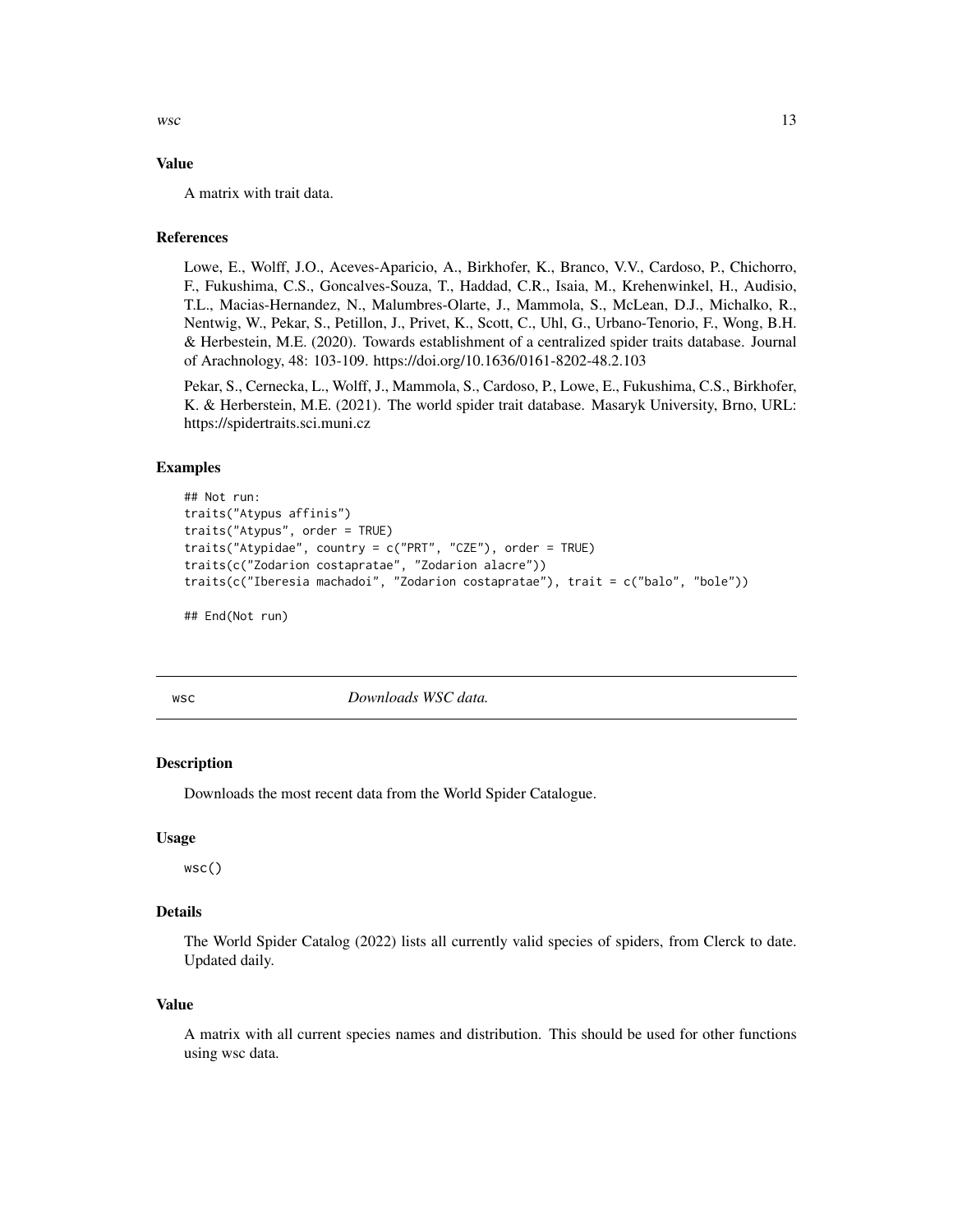# <span id="page-13-0"></span>References

World Spider Catalog (2022). World Spider Catalog. Version 23.0. Natural History Museum Bern, online at http://wsc.nmbe.ch. doi: 10.24436/2.

# Examples

## Not run: wsc()

## End(Not run)

wscmap *Matrix matching WSC and ISO3 country codes.*

# Description

A dataset that links species distribution descriptions with the map using the ISO3 code

# Usage

data(wscmap)

# Format

A matrix with regions and corresponding ISO3 codes.